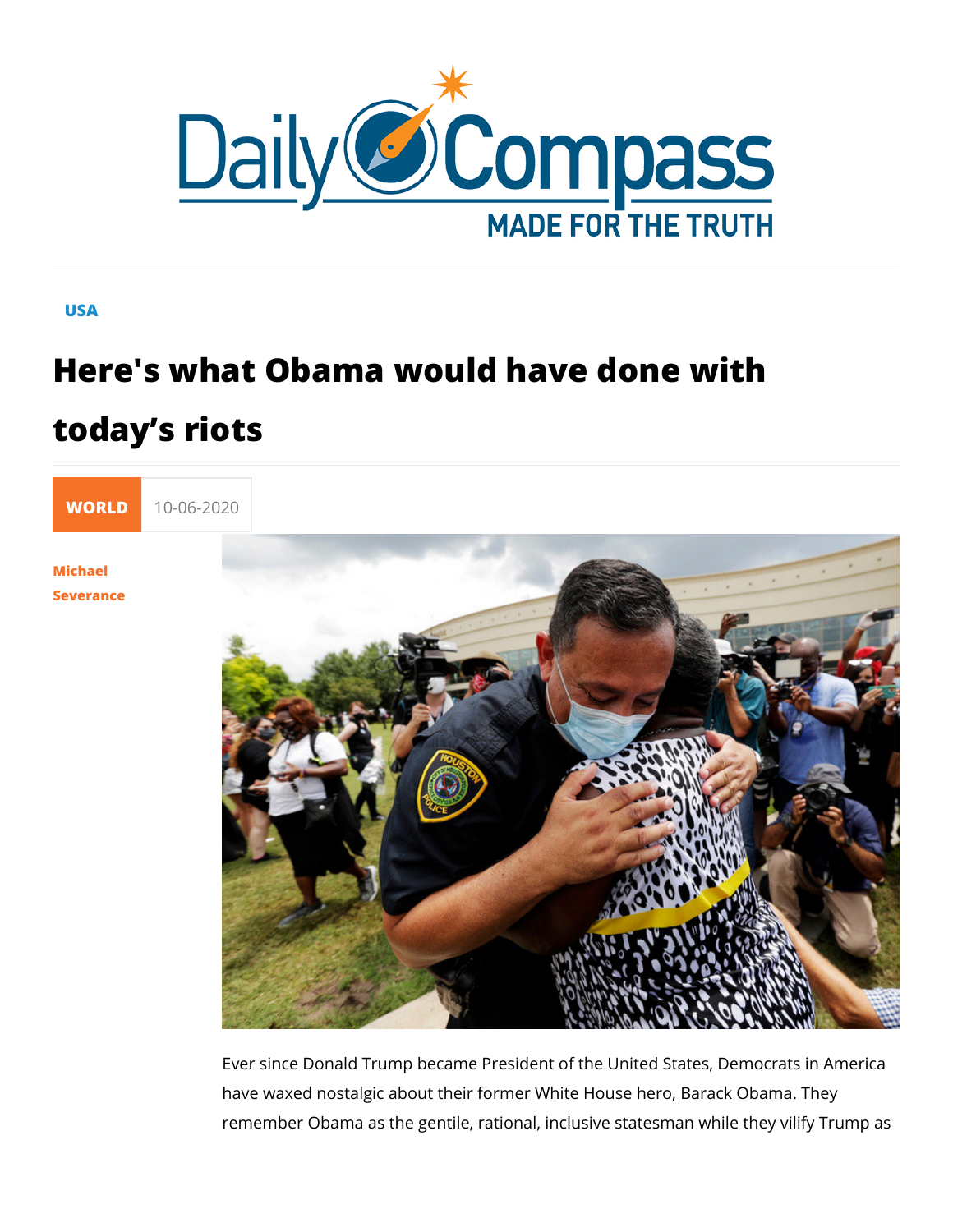the crass, irrational, Divider in Chief. Perhaps they are not every political agenda?

During America s ongoing bloody George Bleomy d cpaose has a often yearned for the good old days and wondered, What would our president have said or done today to restore order, justice and

Well, we II never really know nfoberesdy rowe cannot put President O time warp, having him reappear in the trappings of his preside when riotous violence and chaos erupted throughout America.

However, it is actually possi**b** be missindive ad folmow Obama might has reacted were he still sitting in the Oval Office. This is possibl of his 8-year term a similarly tragic incident took place. A you likewise killed by brutal police malfeasance. The year was 201 Gray, Jr. And the city filled with arson, beatings, murders and an hour s drive north of the nation s capital.

Before we get to how Obama recospibe dpeadrallel Freddie Gray cris little of the backstory.

On April 12, 2015 a 25-year old maninwaaspoaorredsitsetotict of Baltim Municipal police claimed that while patrolling a drug-infested caught their attention and began running poArd csoirgdring boy tahreresti [officer Garret](https://www.documentcloud.org/documents/2071377-gray-charging-documents.html)t GM alyerfled unprovoked upon noticing police pres defendant was apprehended &after a brief foot chase. [There v inside of his pants pocket. The defendant was arrested withou knife was recovered.

Eyewitnesses disputed Officer Mil**Aesr wsere parda on nal Public Rad** child witness Kevin Moore described Gray as being violently d for his life." Moore said a policeman knelt on Gray's neck whil legs backward. "They had him folded up like he was a crab," I bent up."

Other witnesses heard Gray say he couldn t breathe and ask fact, some of the six officers were criminally indicted for not medical attention.

What happened next was the fata Offfinceners and ackled Gray shand feet and made him sit in the back of their van without a seatbe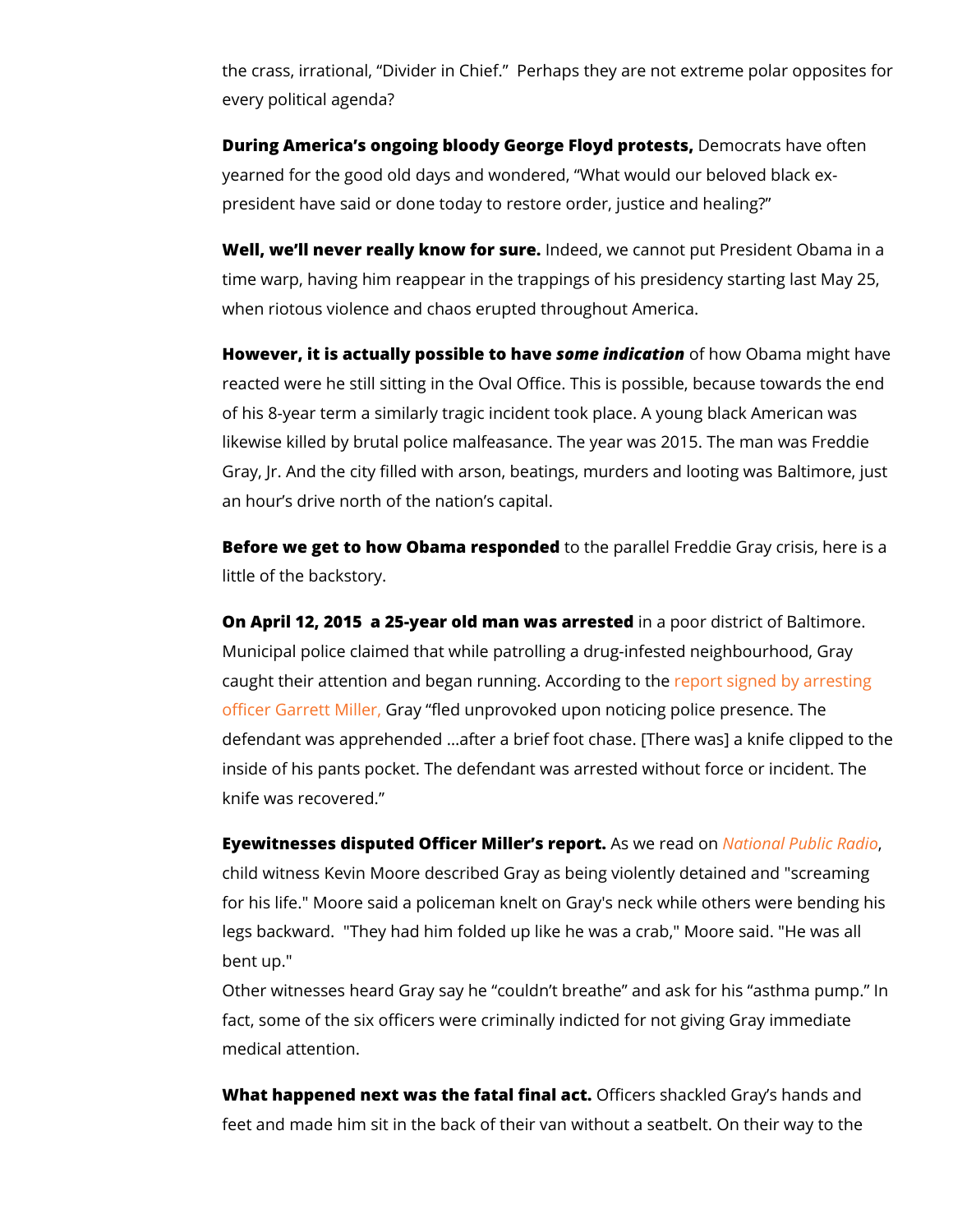police precinct, a sudden hard application of the van s breaks forward out of control and smash his head and back into the m provoked a severe spinal cord injury. After a week in coma, Gray had blamed that the alleged kneeling on Gray s neck had caus a fatal spinal injury.

All six officers involved in the arrest weetreal the age da, cquitted in Curiously three of the six officials indicted were black, includ woman: Caesar Goodson Jr., William Porter, and Alicia White (

According Gr<mark>&</mark>ykspedia paageweek of widespread civil unrest the through Baltimore:

On April 25, 2015, a major protest in downtown Baltimore tur arrests and injuries to 15 police officers. After Gray's funeral intensified with looting and burning of local businesses and&a state of emergency declaration by Governor Larry Hogan, Mary deployment to Baltimore, and the establishment of a curfew.

Unlike the George Floyd phrotensuirsderous riots for Freddie Gray were limited to one city and received only a fraction of nation attention. Also unlike, Floyd s death, since the case involved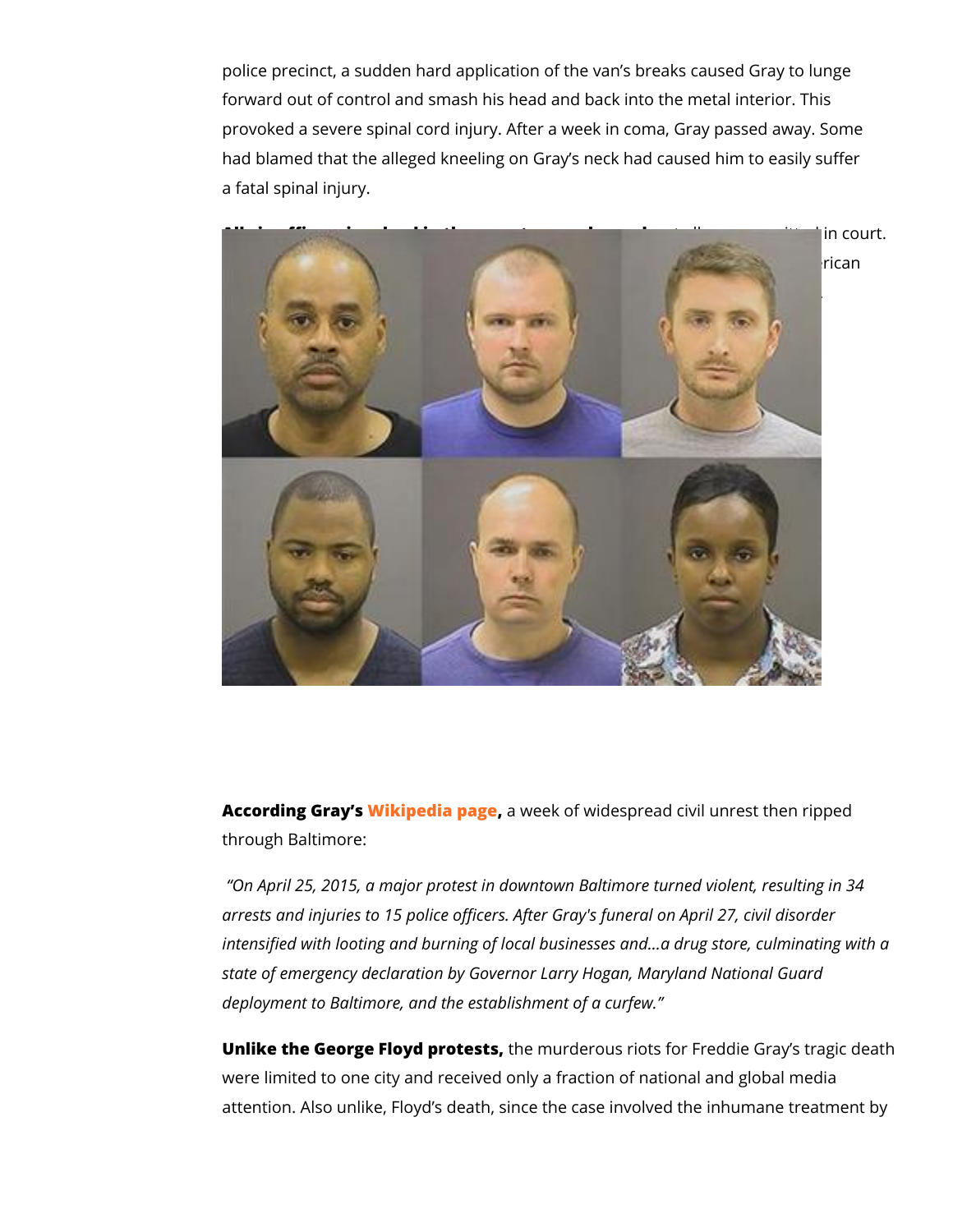three black officers, the radical left-wing Black Lives Matter a considerably softened their response across America.

Given the similarities between Minneapolis hand Baltherm estedent Obama respond five years ago? In an April 02:38, 2011 o5e Whitees Ho [confere](https://obamawhitehouse.archives.gov/the-press-office/2015/04/28/remarks-president-obama-and-prime-minister-abe-japan-joint-press-confere)n Cebama spoke with conviction the night after the Balti What follows is an abbreviated transcription, highlighting som and proposals (see 14-mPnAuN erec)ording

First, obviously our thoughts continue to be with the family of they want answers. And the DOJ [Department of Justice] has o my thoughts are with the police officers who were injured in la underscores that that s a tough job and we have to keep that i they can heal and get back to work as soon as possible.

There s no excuse for the kind of violence that we saw yester counterproductive. When individuals get crowbars and start pr not protesting. They re not making a statement. They re steali building, they re committing arson. And they re destroying and opportunities in their own communities that rob jobs and oppor area.

Obama explains what he told Maryland s those phay it is folled it is entirely appropriate that the mayor of Baltimore & and the [state stop that kind of senseless violence and destruction. While Obama acknowledged that some had come to protest pea generally outraged: It s&a handful of people taking advantage own purposes, and they need to be treated as criminals.

What was Obama s plan for Wheelflorme? had no wish to federalize forces and, certainly, there was no mention of defunding the communist-cratSsenatios Alexandria Ocahsaive Cobercheized. Obama sai

Now, the challenge for us as the federal government is that w can't federalize every police force in the country and force the is to start working with them collaboratively so that they can b themselves.

Obama then recommended a federal grant or portion or portion cameras which could help provide transparent witness accounts in a co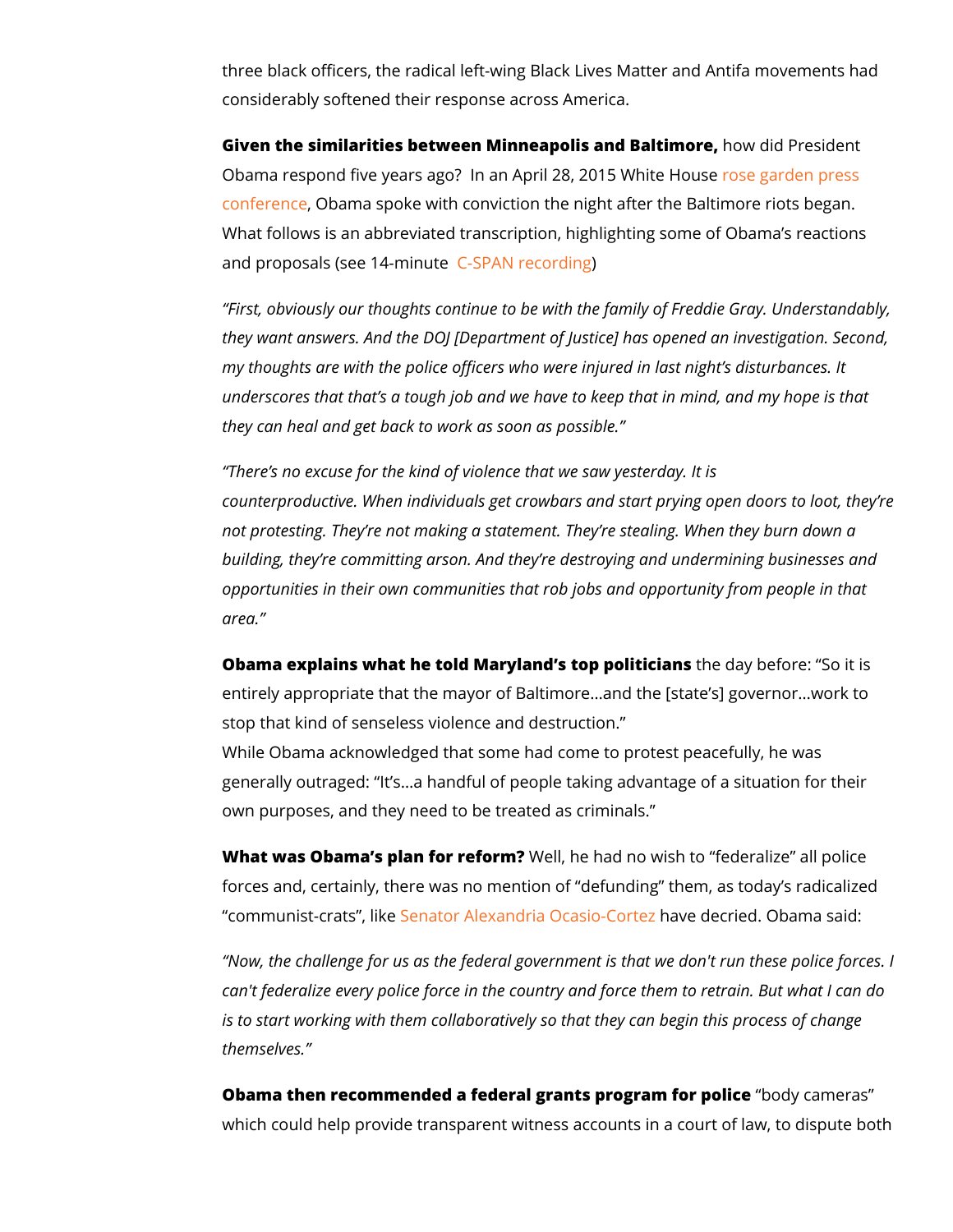the false testimony of police and indicted suspects. It wouldn would make a concrete difference in rebuilding trust, he said the overwhelming majority of effective, honest and fair law enforcement able to do their job & because it&will put a stop to those hand what they're supposed to be doing.

Lastly, Obama had some final economic word\seodawnisdomt leave [crisis] to the police. I think there are police departments that searching. I think there's some communities that have to do so said without making any excuses for criminal activities, the I just a reaction to corrupt or inept law enforcement. Obama sta communities themselves that are also to blame.

In impoverished communities & where children are born into a got [bad] parents often because of substance-abuse problems they] lack education themselves & it s more likely that those k they go to college.

In communities where there are no fathers who can provide guidance to young men; communities where there s no investment, & the drug industry  $\epsilon$ employer.

If we think that we're just going to send the police to do the problems that arise there without [us] as a nation&[asking ] wl communities & and give those kids opportunity, then we're not

While there is much more to Barack Obama s heathtefelt diescould Democratic president sounds a lot like the Republican incumbe are much more similar than Obama s allies in power today wou Like Trump, Obama was wise enough not to call violent protest their real names: thugs and criminals. They both sought to assembly as proclaimed in the U.S. Constitution s sacred First Trump, Obama was quick to order an immediate independent in case by his Department of Justice. Like Trump, Obama did rec more systemic issues plaguing black America has much more to drug use, education, entrepreneurial opportunity in their own i robust economic development across the nation.

The two latter factors define how Obama and Trump. stainsdthmele Republican who has clearly won this victory for African Americ [lowest black unem](https://www.foxnews.com/transcript/president-trump-touts-historically-low-level-of-african-american-unemployment)ploymeeint U.S. history and created numerous